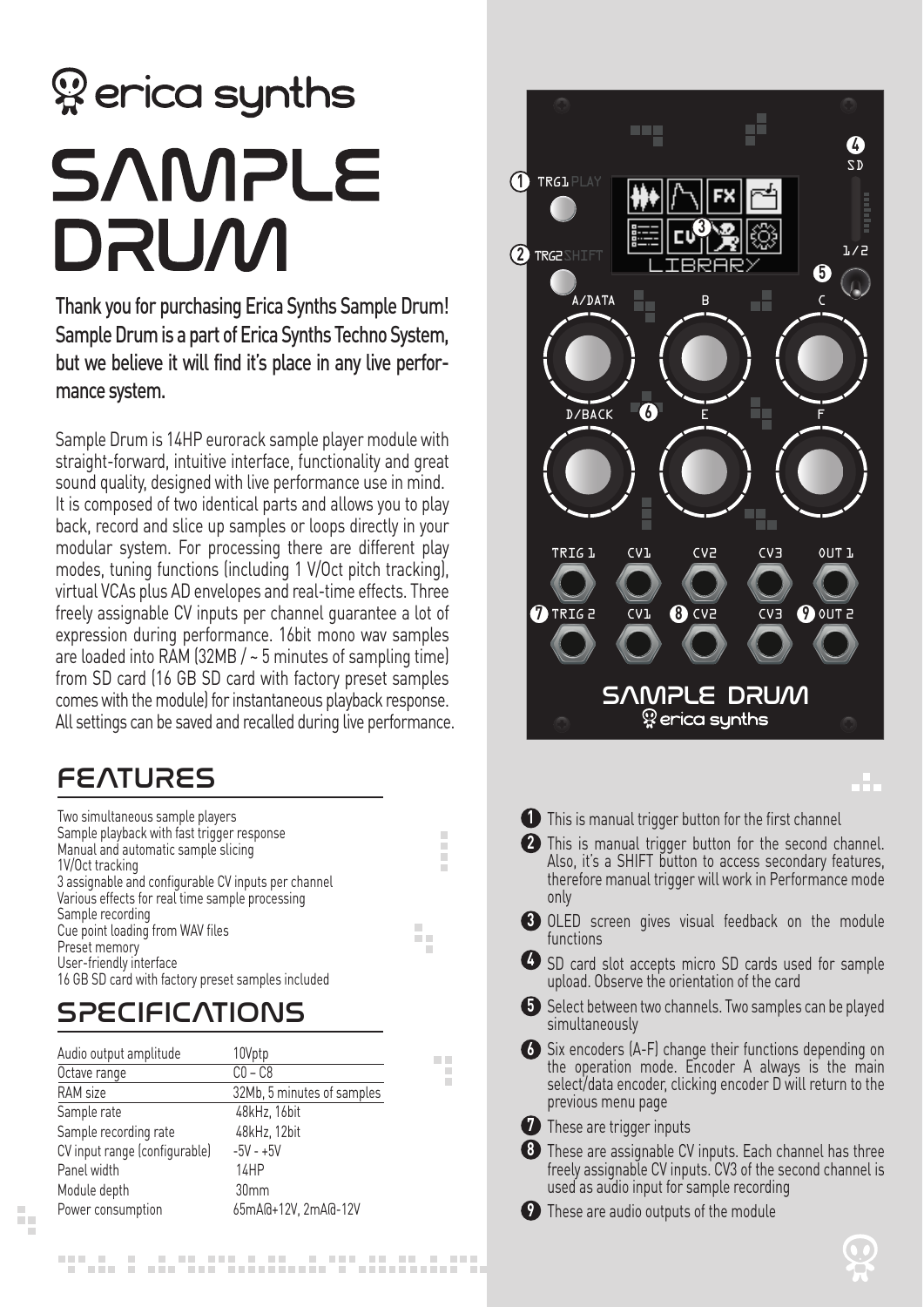

The main menu offers access to the main features of the Sample Drum. Use A/DATA encoder to scroll through icons and click it to access the relevant menu. Click the D/BACK encoder to return to the main menu.

## **LIBRARY MENU – SAMPLE LOADING**





In order to ensure instantaneous sample playback, samples are loaded in the RAM of the module. The module comes with the 16Gb microSD card with an adapter with the factory preset sample library, but you can use your own samples. The samples have to be wav, mono, 48kHz 16bit resolution. Lower sample rate samples will work as well and will be interpolated to play at correct speed with different sample rate samples. For example if you want to save RAM you can load in 22KHz sample rate samples which will be two times smaller in size. You can also load one side of a stereo file. You will be asked which side (L or R) to load if you load single file but if you are loading whole folder L side of stereo files will be loaded automatically.

Rotate the A/DATA encoder to navigate to the LIBRARY menu. Click the encoder A/DATA to access the list of the samples on the microSD card!

On the left side you can access the SD card content. Folders containing samples or system information (<SYSTEM>, <VOICE>) are displayed in brackets, individual samples – as names in the list. Use the A/DATA encoder to navigate through the samples in the list and push it promptly to add the sample to the RAM of the module. The sample will be uploaded on the release of the encoder. To upload the samples from the folders, click the encoder to open the folder and select samples. In order to return to the main list, navigate to the top of the folder and push the A/DATA encoder. You can upload all samples from the folder simultaneously – push and hold A/DATA encoder for 1" and all samples in the folder will be uploaded to RAM. You still need to open folders to upload their content. alian

**NB! All samples must be stored in the "SAMPLES" folder of the SD card!** 

Note that you need to upload samples to both channels 1/2 individually – use the switch to select the channel and upload samples; popup screen will inform you, which channel is currently active. The message in the top right column will indicate RAM usage. Take note that both sides share the same RAM!

Use the C encoder to navigate through the samples in the RAM. You can REMOVE the samples by pushing the C encoder. You can only load the new sample in the empty slot, so use the C encoder to navigate to the empty slot (at the end of the list or in the middle of the list, if the sample in the list was deleted) and push the A/DATA encoder to upload the new sample. Push and hold the C encoder to clear all samples from the RAM in the corresponding side (1 or 2)!

Push the TRG1/PLAY button to listen to the sample! You can preview samples on both SD card and RAM side – the module will preview the last selected sample – use A/DATA and C encoders to navigate through the list of samples. Push TRG2/SHIFT to preview the sample waveform, size and length!

T ook Г cr. roor mr.

| -----      | .<br>. .             |
|------------|----------------------|
| KSYSTEM VO | -1.FX2. UHV          |
| K VOICE»   | B.FXI. UHV           |
| FX1. UHV   | B.KIEKIS. V          |
| FX2. WAV   | <u>4.KIEK22. W</u>   |
| IFX3. WAV  |                      |
| - FDD - 11 | <b>RECORD REMOVE</b> |
|            |                      |

h,







**COL** F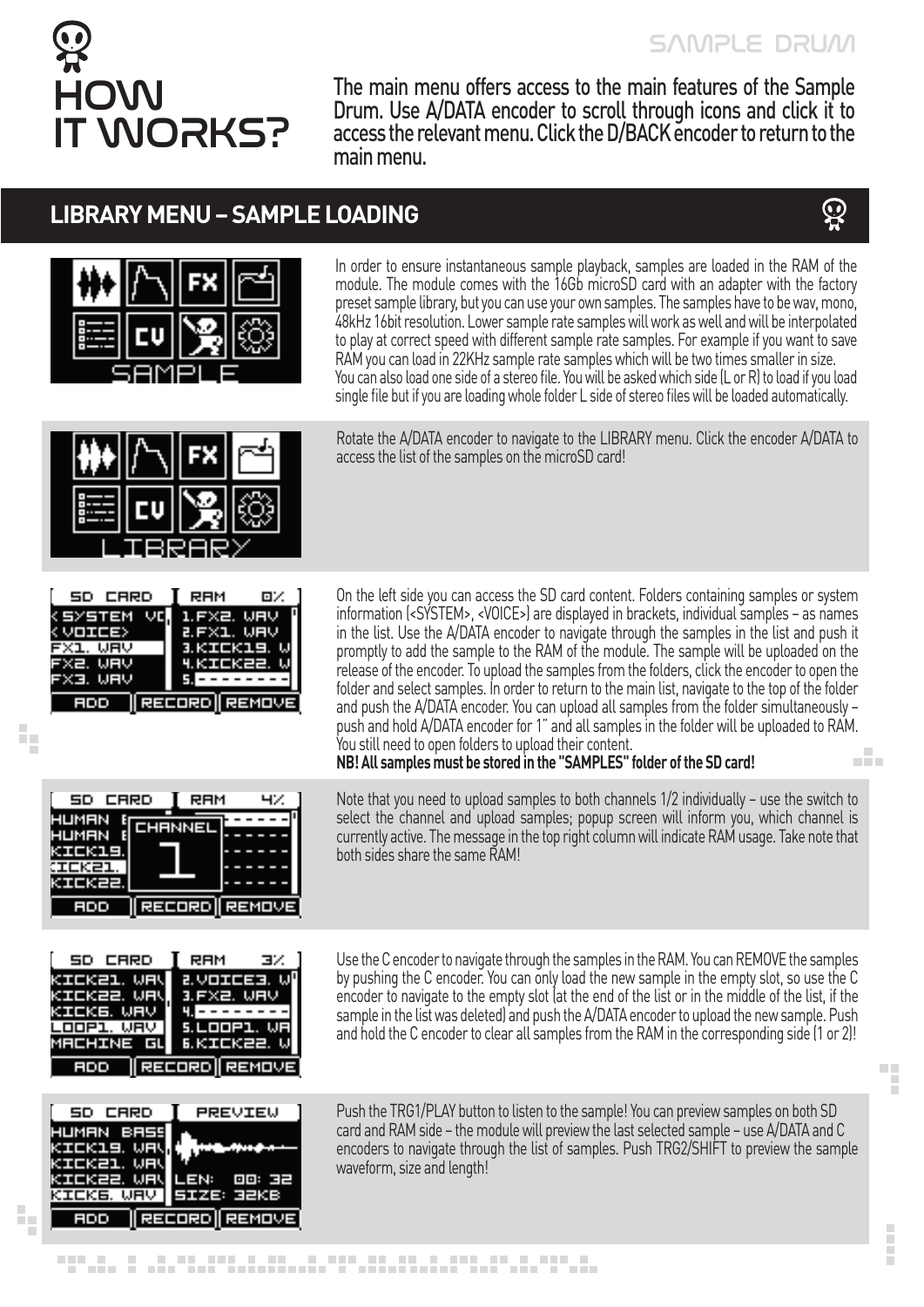## **SAMPLE MENU – WORKING WITH THE SAMPLES**





## **SAMPLE MENU – AUTOMATIC SAMPLE SLICING**





t,

an an A

In order to activate sample slicing push the A/DATA encoder. Slicing screen will appear and the encoders will change their functions. To exit slicing mode push the A/DATA encoder again. Rotate the encoder A/DATA to select samples from the RAM. Note that slices are saved on the RAM with the samples and will be saved within the project not the samples on SD card.

> $\mathbb{R}^2$ F

 $\mathbf{Q}$ 

Rotate the encoder C to select slicing mode (SMODE). Available modes for automatic slicing are:

- $\blacksquare$ Linear (LIN in the screen on the left) the sample is sliced in defined number of equally long slices
- Zero Crossing (ZC, for example) the sample is sliced in defined number of slices, but the slices are located as close as possible to zero crossing points. This slicing mode will minimize clicks when advancing from slice to slice. Although to get 100% perfect slicing you will need to edit slice points manually.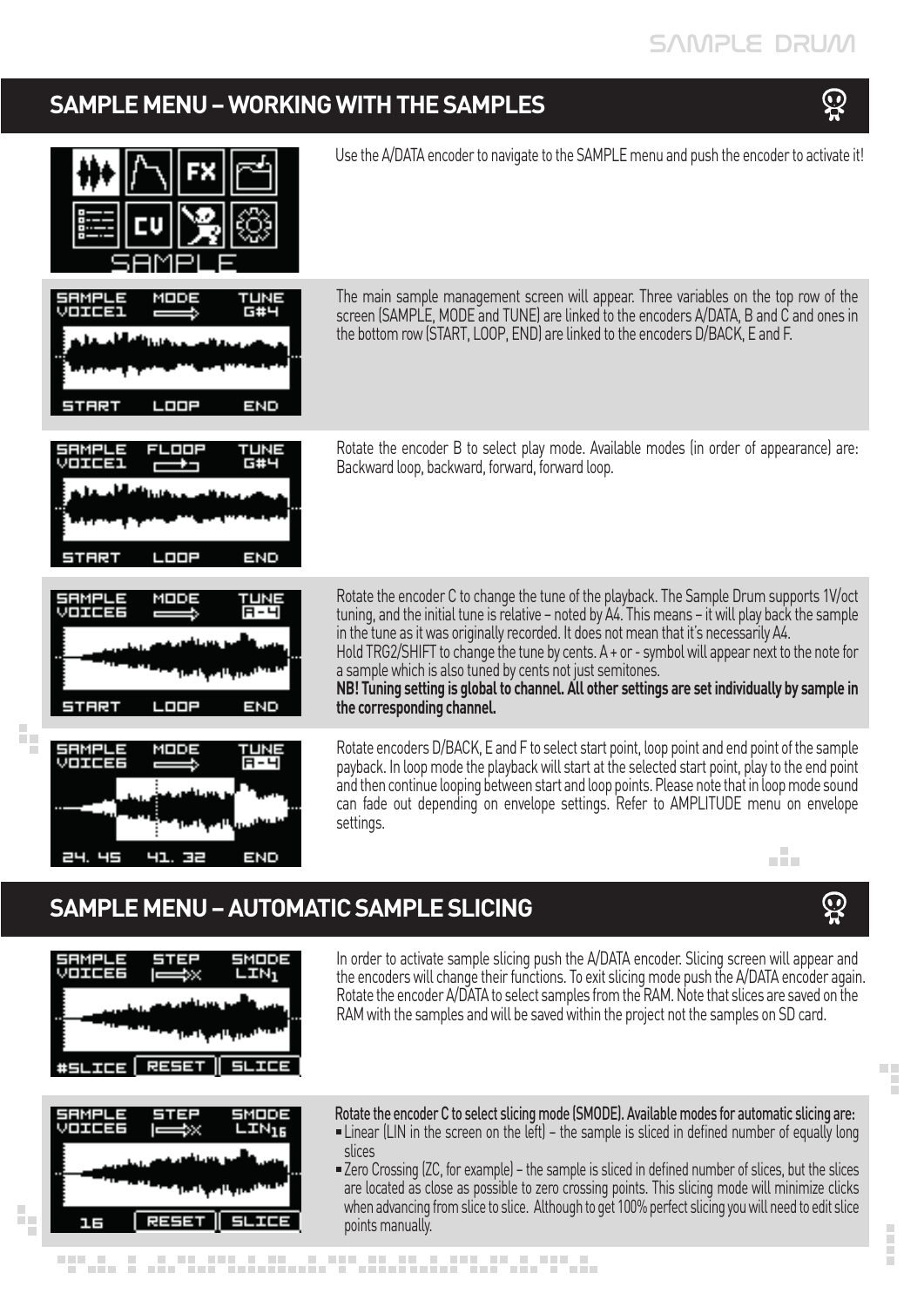## SAMPLE DRUM

| SMODE<br>SEN 200<br>VOIEES<br>$LTM_{15}$<br>ees<br>고등           | Rotate the encoder D/BACK to select number of slices: 1 to 32                                                                                                                                                                                                                                                                                                                                                                                                                                                                                                                                                                                                                                                                                                                                                                                                                                                                                                                                                                                                                                                                                                                                                                                                |
|-----------------------------------------------------------------|--------------------------------------------------------------------------------------------------------------------------------------------------------------------------------------------------------------------------------------------------------------------------------------------------------------------------------------------------------------------------------------------------------------------------------------------------------------------------------------------------------------------------------------------------------------------------------------------------------------------------------------------------------------------------------------------------------------------------------------------------------------------------------------------------------------------------------------------------------------------------------------------------------------------------------------------------------------------------------------------------------------------------------------------------------------------------------------------------------------------------------------------------------------------------------------------------------------------------------------------------------------|
| 56005<br>5752<br>S J J J J J J S<br>VOIEEE<br>LTN <sub>16</sub> | Push the encoder F to slice the sample in defined number of slices                                                                                                                                                                                                                                                                                                                                                                                                                                                                                                                                                                                                                                                                                                                                                                                                                                                                                                                                                                                                                                                                                                                                                                                           |
| smoe<br>LIM <sub>16</sub><br>씻바바리라다<br>12252                    | Rotate the encoder B to select slice playback mode, meaning, in what order the slices will<br>be played back with incoming triggers.<br>Available modes are:<br><b>FWD (forward)</b> - slices are played sequentially from left to right<br><b>BKW (backward)</b> - slices are played sequentially from the right to left<br><b>RND (random)</b> – slices are played back in random order<br>CV (CV controlled playback) – CV setting is divided in equal parts depending on the number of<br>slices and the incoming CV defines, which slice is played back. This mode still need the incoming<br>trigger to actually play back the CV defined slice<br><b>NONE</b> – just the first slice is played<br>Push the encoder E to reset slice playback to the first slice. If the CV scale is set to 1V/Oct the first<br>32 notes starting from C-0 will play the first 32 slices.<br>Nice trick is to prepare 1 bar long loops and slice up them to 16 slices and then trigger them on<br>every clock tick. This way you can "sync" your loops to the BPM.<br>You also can use a trigger to reset the playback to the first slice. For that you need to configure<br>one of CV inputs for slice reset. Please, refer to CV assign instructions in this manual. |
| 1321 - JAN                                                      | When the sample is sliced, push the encoder A/DATA and sample play screen will appear.<br>Here you can select slices that are played back sequentially - rotate the encoder D/BACK to<br>select the first slice and rotate the encoder F to select the last slice!<br>Rotate the encoder E to control both (start & end) slice points at the same time.                                                                                                                                                                                                                                                                                                                                                                                                                                                                                                                                                                                                                                                                                                                                                                                                                                                                                                      |

## **SAMPLE MENU – MANUAL SAMPLE SLICING**

END

a da ministr

**BOTH** 



44

**START** 

 $\mathbb{Z}_2$ 

When in sample slicing menu, push and hold TRG2/SHIFT button and push the encoder F to enter the manual slicing mode. Manual slicing screen will appear. alia.

Rotate the encoder C to zoom the waveform! The zoom bar on the top of the screen will show the zoom rate.

i

 $\mathfrak{D}$ 

Rotate the encoder E to move slicing cursor left or right and push the encoder A/DATA (ADD) to add the slice point! Maximum number of slices per sample is 32. Slice points will be automatically numbered sequentially.

Rotate the encoder A/DATA to move through the slices. The selected slice will appear as a dashed line. Once the slice is selected you can adjust its position (move left or right) by rotating the encoder B or you can REMOVE the slice point by pushing the encoder C. Push the encoder D/BACK to return to the main slicing screen.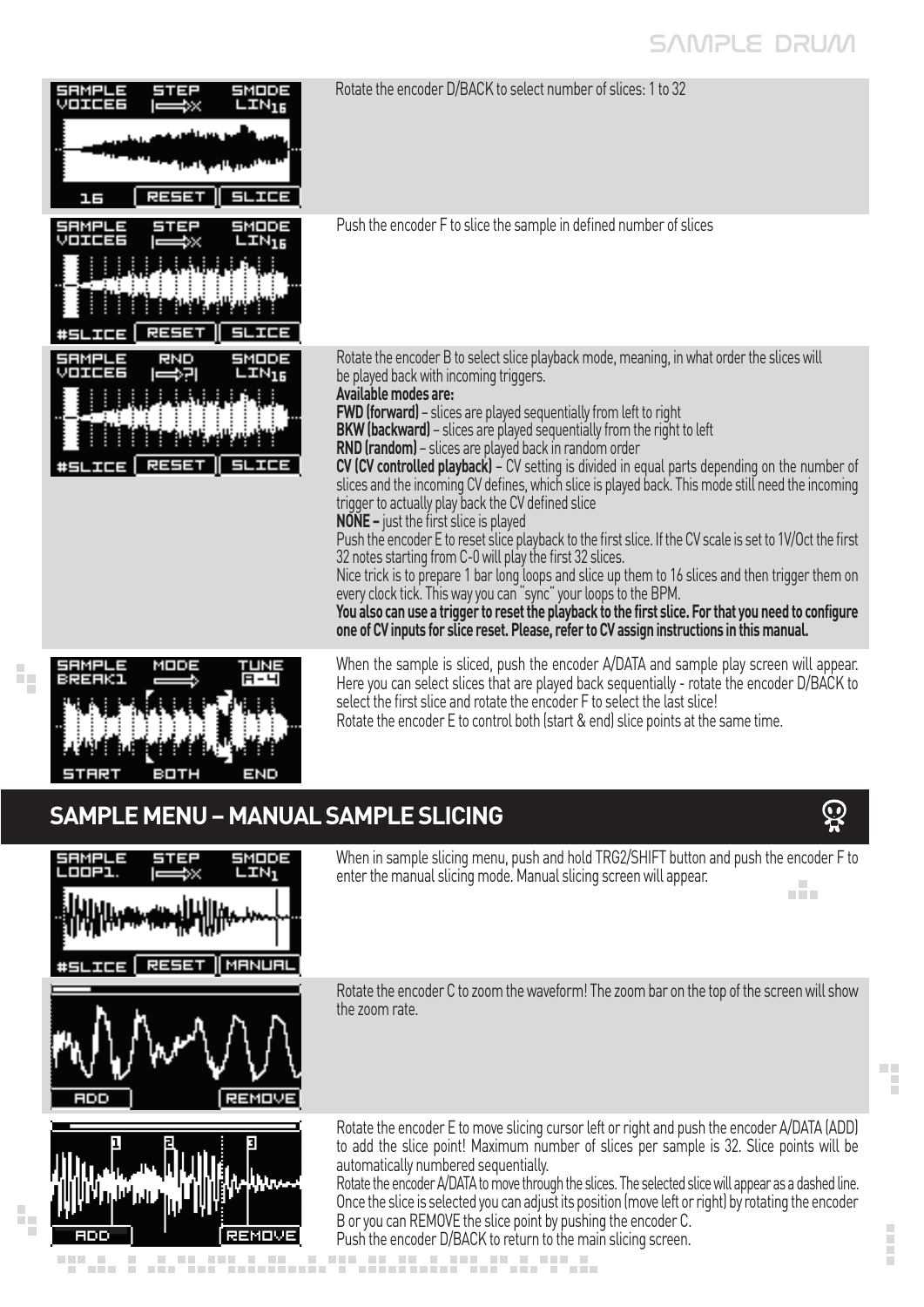$\mathbf{\Omega}$ 

 $\Box$ F

İ



h,

ł,

All sample playback settings, slices and play mode settings will be saved with the project. Please refer to the PROJECTS menu.

## **SAMPLE RECORD MENU – SAMPLING**



nonus, s usunsusnaussusungnussusunganus, nonus.

To stop recording push the encoder A/DATA again. As soon recording is stopped, the module Will advance to the sample trim and save mode.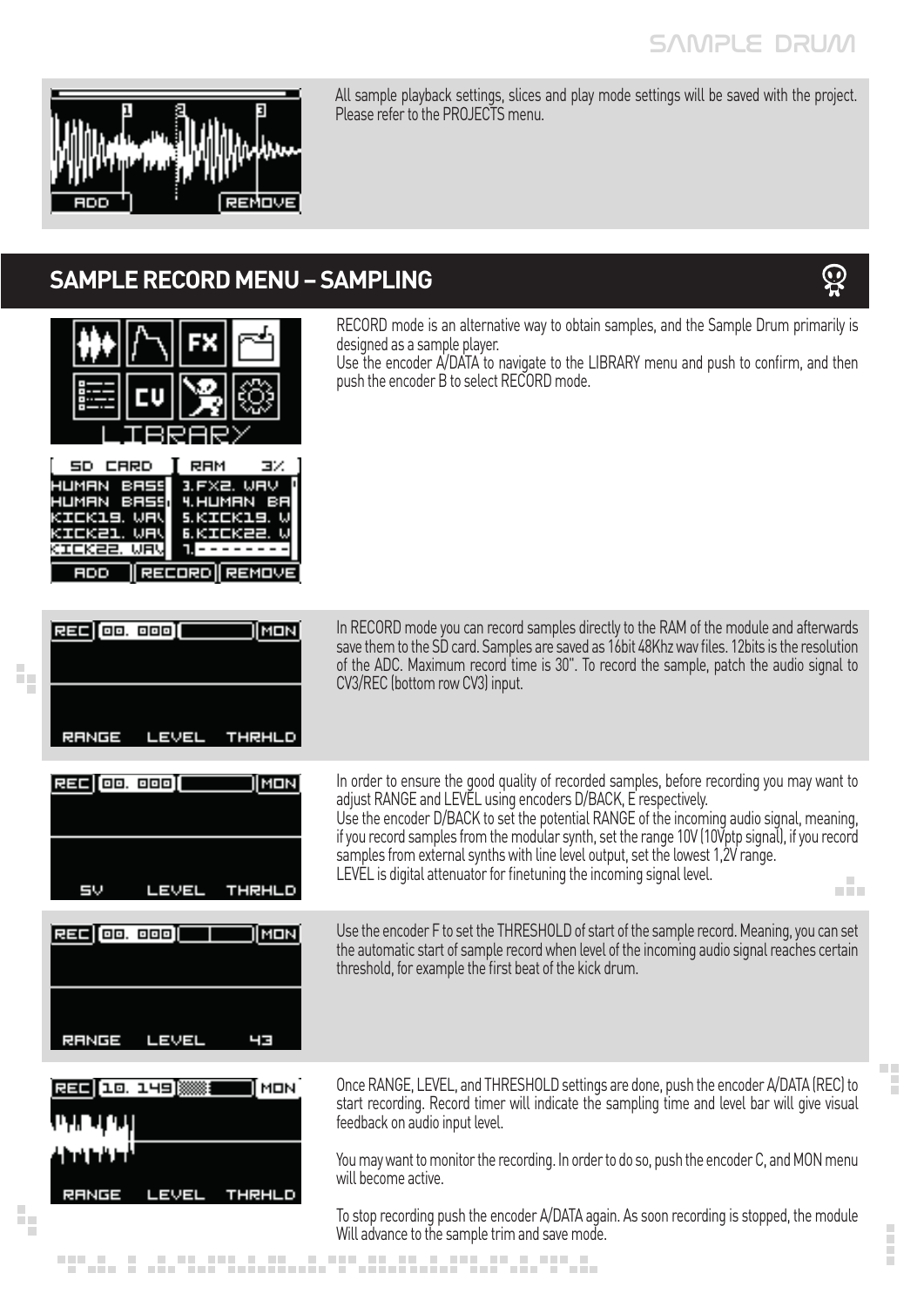## SAMPLE DRUM



In the recorder sample edit mode you can manipulate the recorded sample: Rotate the encoder C to zoom in our out the sample.

Rotate the encoder B to move the sample across the screen.

Rotate the encoder D/BACK to move the starting point of the sample, if you want to save a slice of the sample, not the entire recording.

Rotate the encoder F to move the end point of the sample.

<REC> folder in the <SAMPLES> folder.

Rotate the encoder E to move the slice defined by encoders D/BACK and F around the sample.

Once you are happy with the result push the encoder A/DATA and the module will advance to the recorded sample save mode. You can enter the name of the sample (see the PROJECTS menu for naming instructions). Recorded samples are saved on the SD card in the dedicated

You can monitor your selection of the sample by pushing TRG1 button.

#### **ENTER NAME:**



### **FX MENU – EFFECTS**

 $\tilde{r}_0$ 



 $\Box$ F

İ



Use the encoder A/DATA to navigate to EFFECT menu and push to confirm.



**Rotate the encoder A/DATA to select the EFFECT, you want to apply to the sample. Available effects are:**

**DELAY, REVERB, LOWPASS FILTER, HIGHPASS FILTER, BITCRUSH, FOLD, DRIVE,** and **NONE** – effects are bypassed. Each effect has three parameters that can be controlled manually via encoders D/BACK, E and F or via CV, if the CV is assigned to the effect parameters (see the CV assign menu).

**NB! For filter effects you need to set the dry/wet to fully wet position to fully hear the effect!**

## **AMPLITUDE menu – ENVELOPES**



Use the encoder A/DATA to navigate to AMPLITUDE menu and push to confirm.

Here you can control the envelope of each sample or slice, when it's triggered. Three variables on the bottom row of the screen (ATTACK, HOLD and DECAY) are linked to the encoders D/BACK, E and F and ones in the bottom row (A-SHP, RANGE, D-SHP) are linked to the encoders A/DATA, B and C.

alia.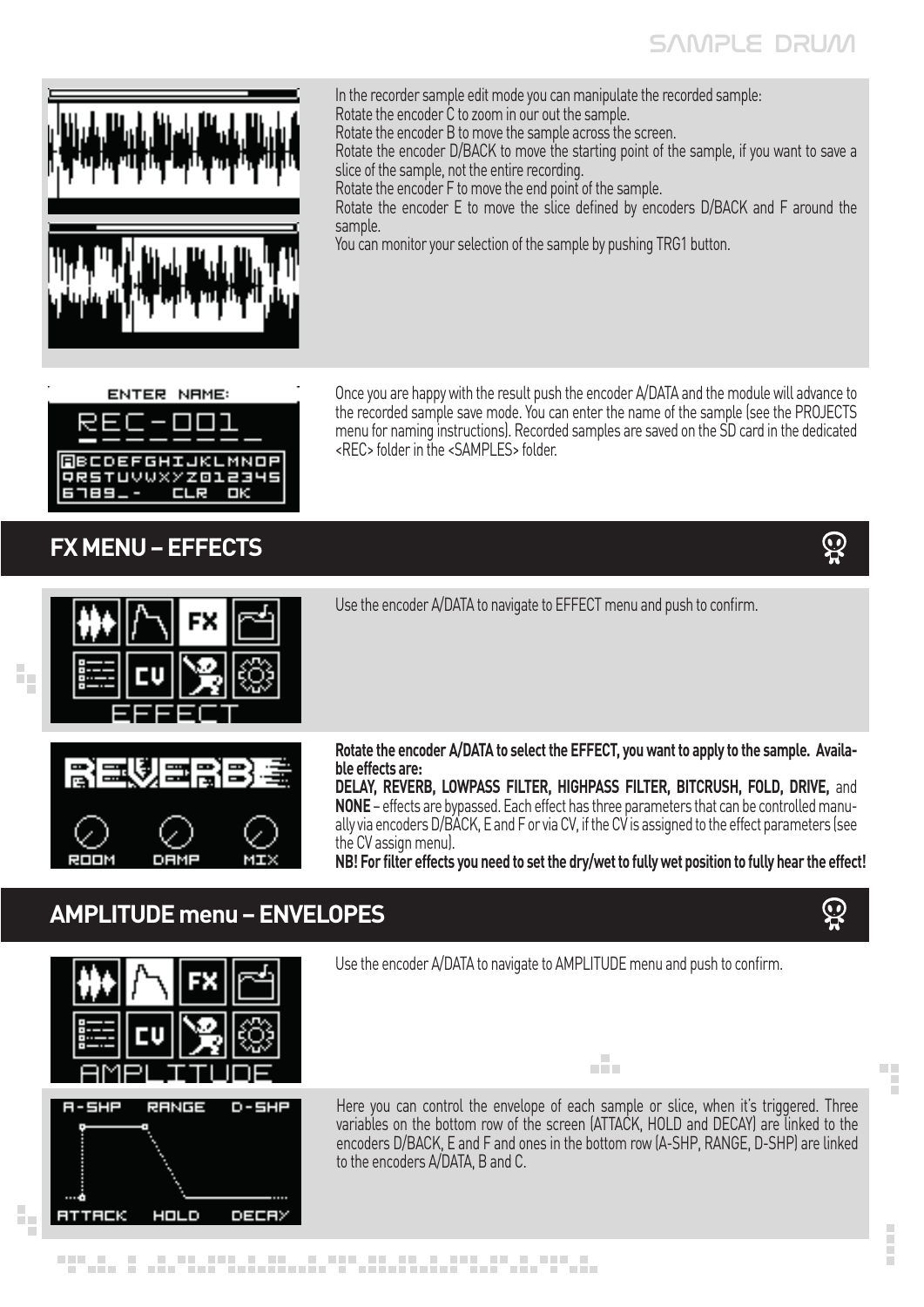

Start with selecting the envelope RANGE! Rotate the encoder B to choose between SHORT (max attack, hold and decay time is 1"), MID (max attack, hold and decay time is 3"), LONG (max attack, hold and decay time is 10") or RELATIVE. RELATIVE mode is particularly useful in sample slicing. Attack, Hold and Decay time is automatically defined by sample or slice length; changing the number of slices will automatically change envelope time. In the RELA- TIVE mode default setting is 0" Attack, 100% Hold time, and 0" Decay time.



RANGE

Fial Lio

2 - 5 X 2

 $\mathbb{Z}_2$ 

ł,

Rotate the encoder A/DATA to adjust the Attack time, the encoder B to adjust the Hold time and the encoder C to adjust the Decay time. When in loop mode the Decay setting will define the time in which the loop fades out. **In order to have an infinite loop, the Decay time is set to 100 by default, meaning that the sample will play all length.**

Rotate the encoder A/DATA to morph the Attack shape from exponential (-50 setting) through linear (0 setting) to logarithmic (50 setting)

Rotate the encoder C to morph the Decay shape from exponential (-50 setting) through linear (0 setting) to logarithmic (50 setting).

All envelope settings are saved with the channel instead of individual sample. Please refer to the PROJECTS menu.

### **CV ASSIGN MENU – CV MAPPING**

 $D-5H<sup>2</sup>$ 

**DECR** 





Use the encoder A/DATA to navigate to the CV menu and push to confirm.



In the CV menu you can assign each of three CV inputs to different parameters of the Sample Drum, like tune, play mode, sample select, start, loop and end point, envelope attack, hold and decay, etc., as well as adjust modulation depth via attenuators.

| , TUN<br>4 | NONE | NONE |  |  |
|------------|------|------|--|--|
|            |      |      |  |  |
|            |      |      |  |  |
| п<br>--    |      |      |  |  |
| P          | 11   |      |  |  |
| 드러리자크      | Е    |      |  |  |

Rotate the encoder B to assign CV2 input to some of the parameters (SAMPLE SELECT is selected as the parameter in the example on the left) and push the encoder to confirm. Note that previously assigned (to CV1) parameters can not be assigned to the next CV input. In the example on the left TUNE is not available for CV2, because it's already assigned the CV1. Same logic is to assign the CV3 to some of parameters using encoder C.

Note, that, if you assign LEVEL to the CV input, you have CV control over the volume of the sample, basically a VCA.

Now you can use encoders D/BACK, E and F to adjust CV1, CV2 and CV3 respectively levels. The encoders act as attenuators.

a. F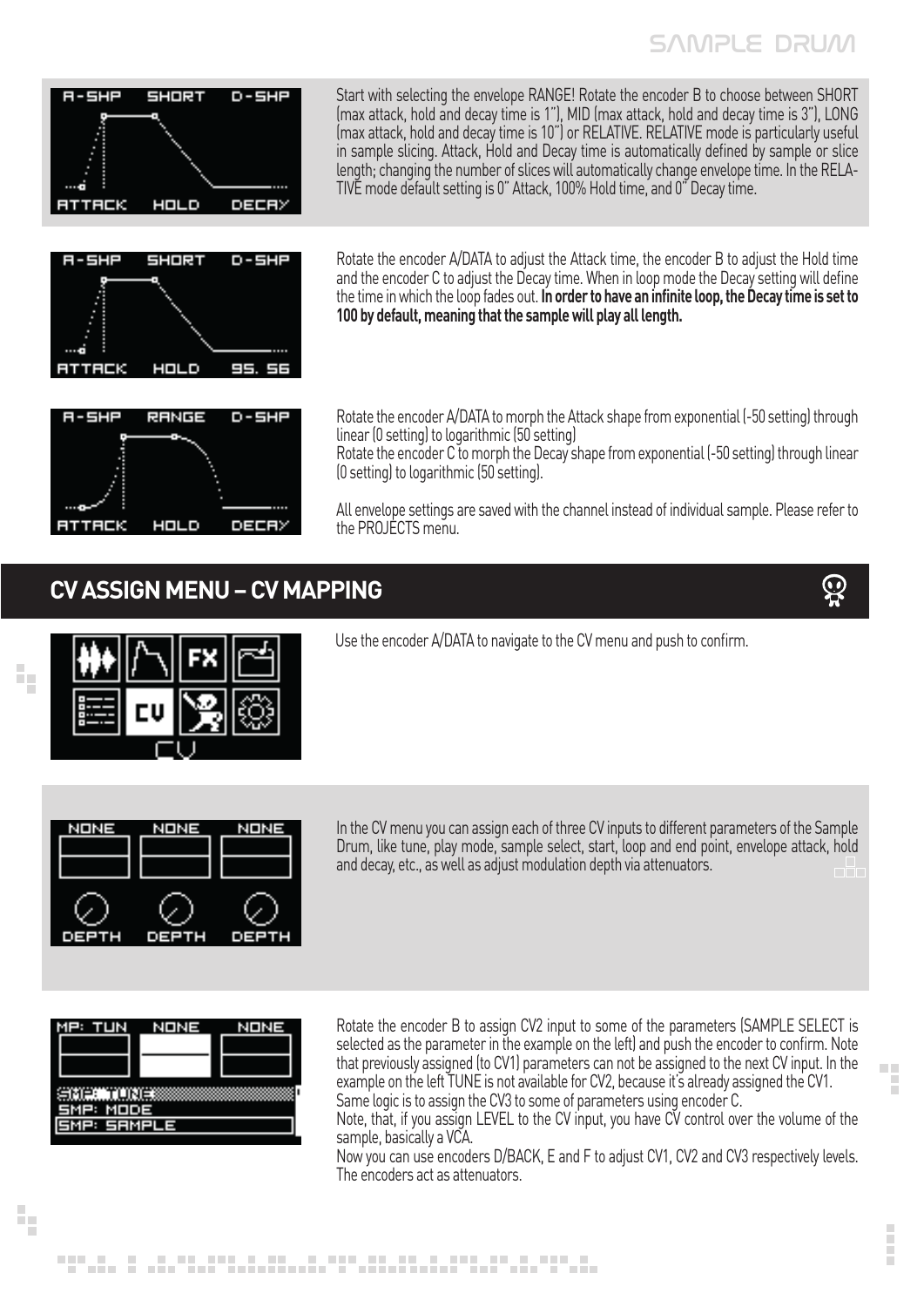

Rotate the encoder A/DATA to assign CV1 input to some of the parameters (TUNE is selectedas the parameter in the example on the left) and push the encoder to confirm.

#### **SAMPLE PARAMETERS:**

SMP: TUNE - control the tune of the sample SMP: MODE - switch the playback modes (forward, backward, etc.) SMP: SAMPLE - select the sample SMP: START - adjust the start point SMP: END - adjust the end point SMP: LOOP - adjust the loop point

#### **AMPLITUDE PARAMETERS:**

AMP: ATTACK - change the attack time AMP: HOLD - change the hold time AMP: DECAY - change the decay time AMP: ATTACK SHAPE - change the shape of attack from Lin to Log AMP: DECAY SHAPE - change the shape of decay from Lin to Log AMP: LEVEL - change the level of sample (basically works as VCA) AMP: RANGE - change the envelope range (from short to relative)

#### **SLICE PARAMETERS:**

SLICE: INDEX - select the slice SLICE: STEP - change the slice playback mode SLICE: RESET - reset to the first slice (useful for breaks)

#### **FX PARAMETERS:**

FX: PARAM1 - adjust parameter 1 of selected FX FX: PARAM2 - adjust parameter 2 of selected FX FX: MIX - control the dry/wet mix FX: TYPE - select the FX

Small screens will act as oscilloscopes and indicate the incoming CV. Also please note that the scope changes regarding to the set CV scale. For example if your incoming signal is reaching the top and bottom of the window without distorting the incoming CV signal that means you have set the correct CV scale.

For example if you send in a -5V to +5V sine LFO signal and set the CV scale to -5V to +5V the waveform will reach the top and the bottom of the scope window.

Right configuration for sinewave LFO: Wrong configuration for sinewave LFO:





a Ba



SMP: END

DEF

13MF

MP:

TUR

 $\tilde{r}_0$ 

ł,

To assign the second channel (bottom row CV1, CV2, CV3) flip the switch to the channel 2 and repeat assign operations, described above.

Assigned CV destinations and level settings can be saved in PROJECTS. This is particularly useful in live performances.

To change the CV input settings hold shift and turn the encoders A, B, C.

You can also adjust the CV input range by holding SHIFT and rotating the encoders A, B and C.

#### **Available CV ranges are:**

-5V to +5V - most common voltage range used by most LFO modules -10V to +10V - not too common voltage range, but some LFOs use it 0 to +5V - common voltage range used by "sequenced" LFOs like Malekko Voltage Block



E

 $\mathbb{R}^n$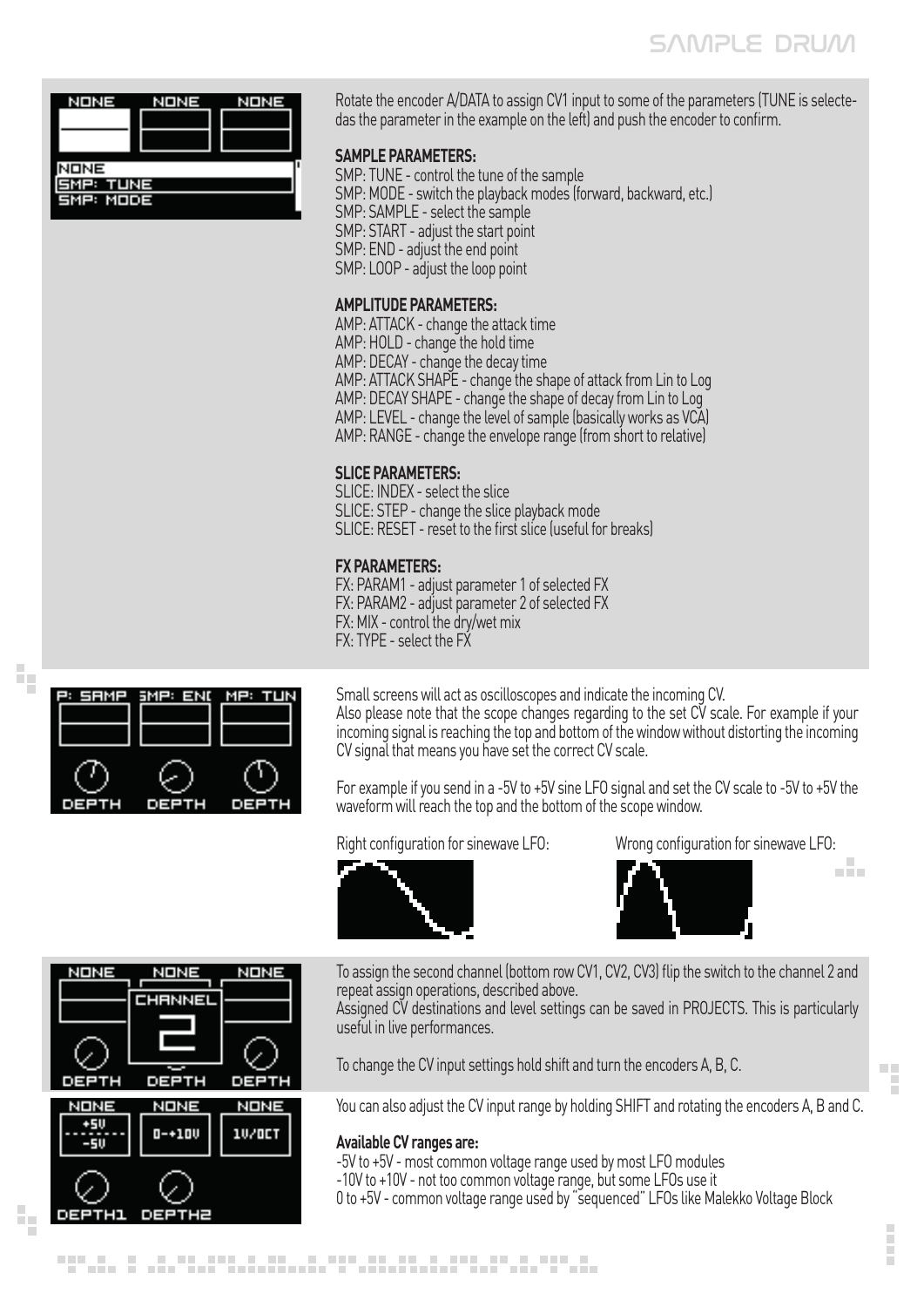0 to +10V - voltage range usually outputted from envelope generators 1V/Oct - voltage range used by most sequencers (no depth setting on this one)

**NB! When set to 1V/Oct and SMP: SAMPLE - 64 samples are selected with 64 notes starting from C-0**

**When set to 1V/Oct and SLICE: INDEX - 32 slices are selected with 32 notes starting from C-0**

## **PERFORMANCE MENU – LIVE PERFORMANCE INTERFACE**



**COL** 

E



ł,

Use the encoder A/DATA to navigate to the PERFORM menu and push to confirm.

The PERFORMANCE mode is dedicated interface to use the Sample Drum in live performances. Once you have completed sample management (adjusting start/loop/end points or slicing), CV assign and applied FXes on both channels, in the Performance screen you will see both samples associated with the project with slices applied and also CV mappings for both channels are active. In the performance mode you can operate both manual trigger (TRG1 and TRG2) buttons to play back the samples depending on the mode set in the sample slicing mode.

In the Performance mode you also can assign Sample Drum parameters to the six encoders, so you can instantly tweak the parameters during live performance. Encoders A/DATA, B and C are dedicated to the channel 1, encoders D/BACK, E and F are dedicated to the channel 2. Push the encoder A/DATA and the encoder assign menu will appear. Rotate the encoder A/DATA to select the encoder (indicated by the letter A in the example on the left) and rotate the encoder C to select the parameter. Push the encoder C to confirm.

Now use the encoder A/DATA to navigate to the next encoder (B in the example on the left) and rotate the encoder C to assign a parameter to the encoder B, and so on. Parameters assigned to other encoders of the relevant channel (1 or 2) are not available.

This is complete performance screen, where two different samples are loaded in channel 1 and channel 2, the sample in the channel 1 is split in 8 slices, the sample in the channel 2 is split in 4 slices. For the first channel the encoder A controls TUNE, the encoder B selects the SAMPLE and the encoder C controls DECAY time.

For the second channel the encoder D controls TUNE, the encoder E – LEVEL (or volume) and the encoder F – PARAMETER 1 of the FX assigned to the channel 2.

After active tweaking of parameters you may want to return to the original settings that are saved with the Project. To do so simply push the encoder C (channel1) or the encoder F (channel2).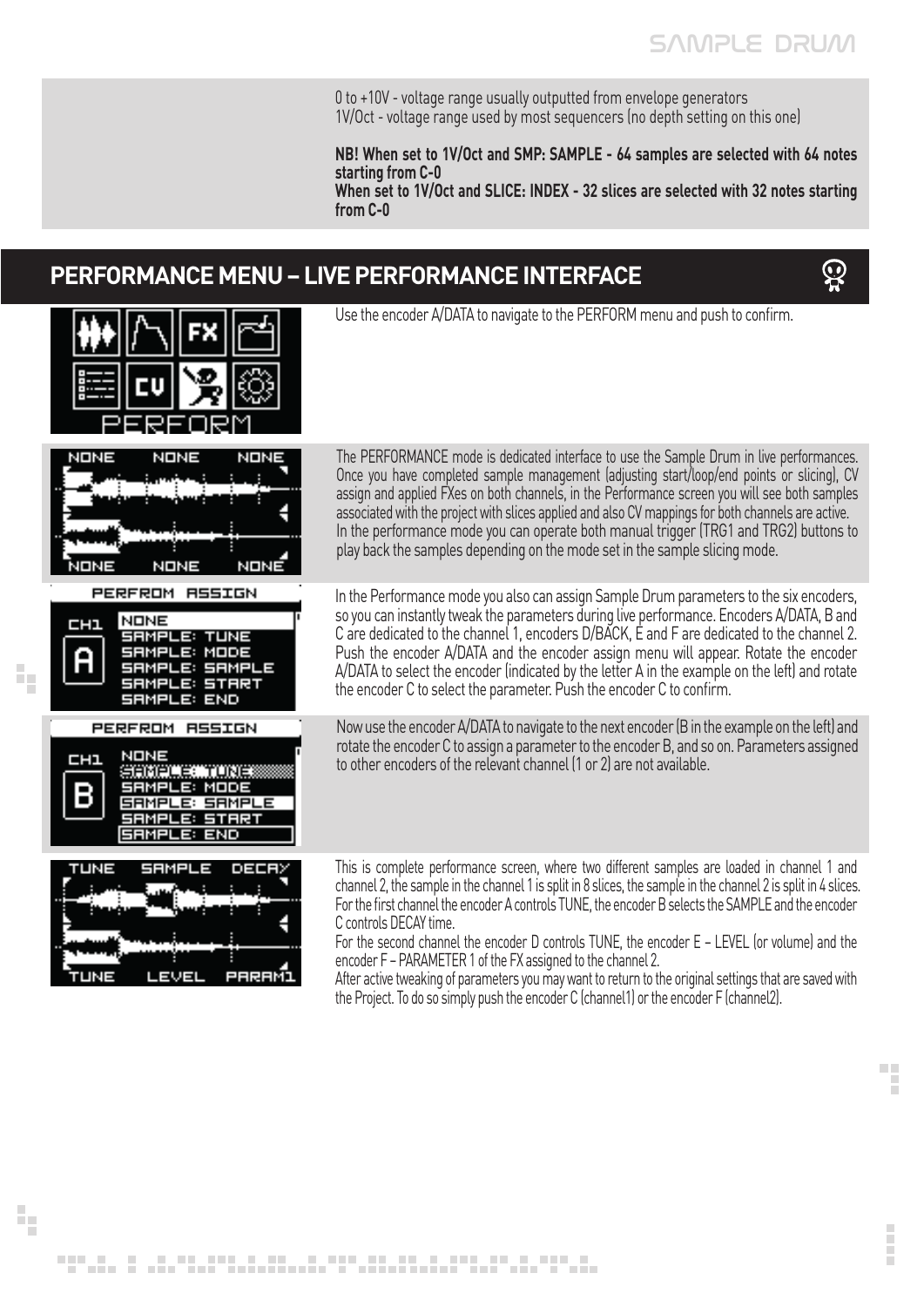## **PROJECTS MENU – SAVING PERFORMANCE SETTINGS**

ł,

īπ,





**COL**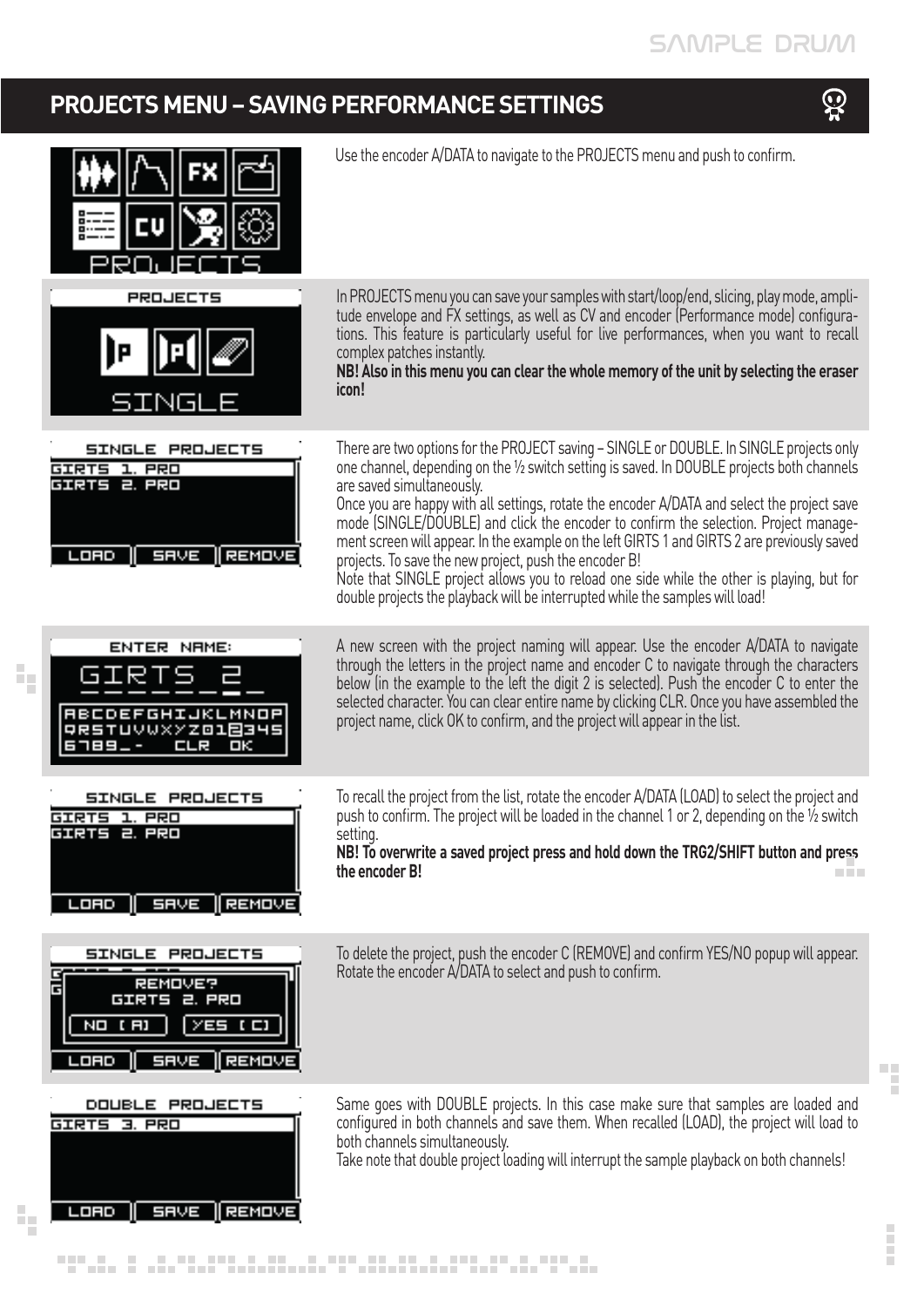## SAMPLE DRUM

## **SETTINGS MENU – MAIN SYSTEM AND USER SETTINGS**





ł,

Ē